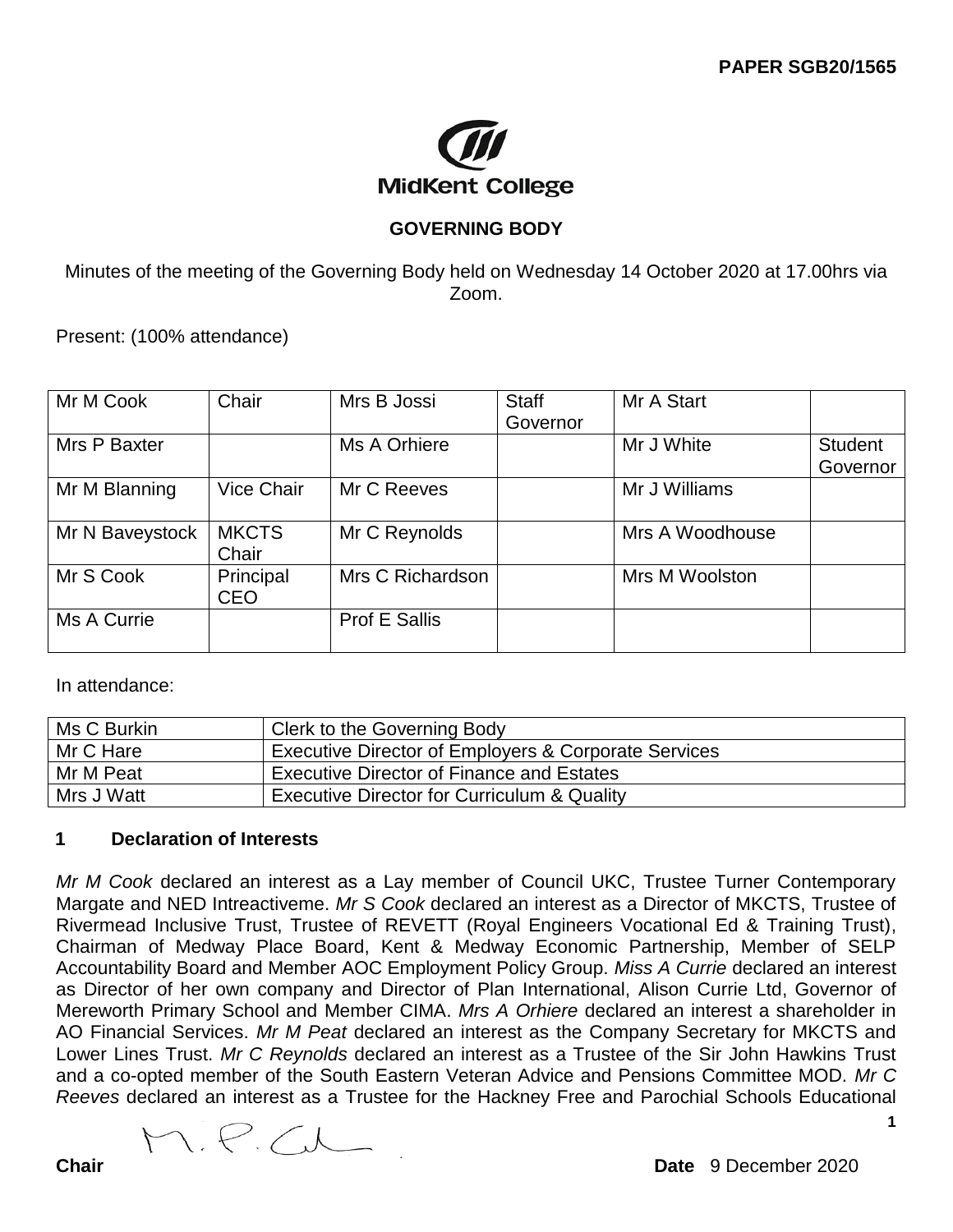Trust, Trustee of Hackney Lighthouse and Non-Executive Director of MKCTS. *Mr M Garrod* declared an interest as a shareholder in British Security and Defence contractor, Foundation Trust Member of Frimley Park Hospital/ Member of Royal Aeronautical Society and he is married to the FD at QinetQ Group. *Mrs C Richardson* declared an interest as holding a share in Trinity People Limited and working for The Council for Licensed Conveyancers. *Prof Ed Sallis* declared an interest as Education and Training Foundation T level Professional Development External Assurance Group, Trustee of the Education Support Partnership, the Association of Accounting Technicians Licensing and Monitoring Group and currently being consulted by the DfE as part of their review of Level 2 qualifications, particularly in relationship to qualifications in childcare. *Mr A Start* as CEO of Capita who are involved in the education sector and defence training. *Mr J Williams* declared an interest as the Director of Public Health a Medway Council, Kent & Medway Clinical Commissioning Group Governing Body and Chair of Medway Youth Justice Board. *Mrs A Woodhouse* is employed by Maidstone Borough Council & declared membership of the Society of Local Authority Chief Executive. *Mrs M Woolston,*  North West Kent Alternative Provision Service - Head Teacher.

## **2 Apologies for Absence**

Apologies were received from Mike Garrod.

The Chair welcomed Alison Currie and Ade Orhiere to the meeting and members **ratified** their appointment to the Board.

#### **3 Chairman Succession**

Andy Start introduced Martin Cook as the new Chair of the Governing Body and formally handed over the Chairmanship to him. M Cook thanked A Start and explained his vision for the Board. He thanked members for the opportunity he'd had to speak to them all individually to help shape the way forward. He was pleased to inform the Board that A Start will remain a Governor until July 2021.

#### **4 Minutes of the Meetings held on 15 July 2020 and interim meeting on 26 August 2020 - Paper SGB20/151 (a) and SGB20/1552**

The Minutes of the meetings held on 15 July 2020 and 26 August 2020 were accepted as a true record and signed with his digitally signature by Andy Start.

## **5 Matters Arising Document – Paper SGB20/1553**

The outstanding matters were:

- 1. All Governors were encouraged to visit classes and engage with their link areas until the end of term. The College is open for Governor Visits in whatever platform the Governor is comfortable with. Observations of Zoom lessons can be arranged via J Watt and Clerk. **Ongoing**.
- 2. MKC/MKCTS Relationship to be part of the Strategic discussion. **Ongoing**.
- 3. Stakeholder Research **-** to be part of the Strategic discussion. **Ongoing**.

M.P.C

**2**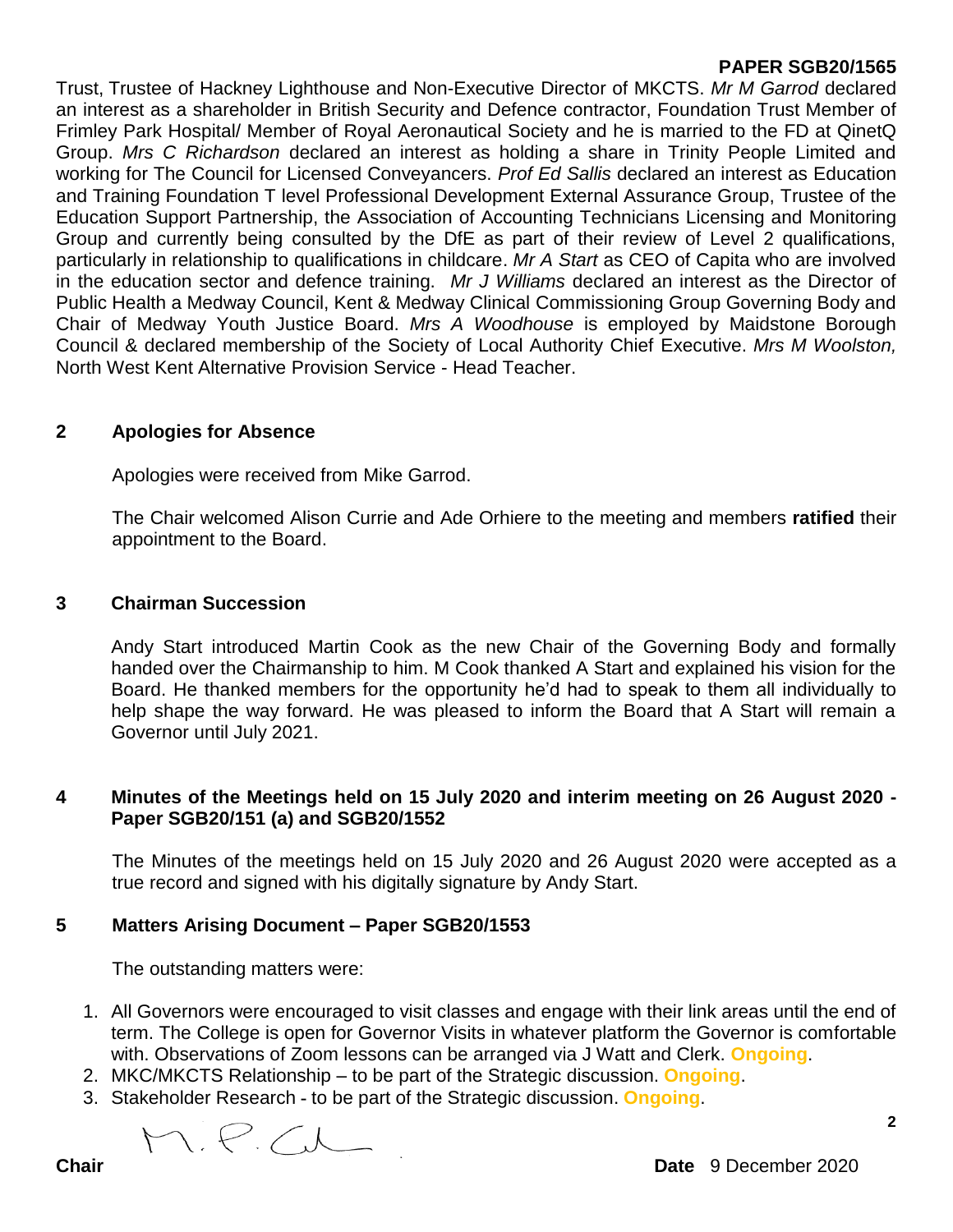- 4. GSAR **Complete**
- 5. Reputation Study **-** to be part of the Strategic discussion. **Ongoing**
- 6. Covid Update **Complete**
- 7. Financial Regulations on hold as part of the Strategic discussion. **Ongoing**
- 8. Risk Appetite on hold as part of the Strategic discussion. BF R&A February 2021. **Ongoing**
- 9. Policies **Complete**.
- 10.Calendar of Business **Complete**.
- 11.Standing Orders **Complete**.
- 12.Note of thanks to Peridot Partners Complete.
- 13.Introductions to Governors **Complete**.
- 14.MKCTS financial delegation on hold as part of the Strategic discussion. **Ongoing**
- 15.Capital Plan for 2020/21 **Complete**.

## **STRATEGIC QUESTION**

#### **6 Principal's Report & Start of Term - Paper SGB20/1554**

Simon Cook Principal/CEO presented his report to members for strategic discussion and agreement. It was agreed that items 6 and 7 would be discussed at the same time.

S Cook highlighted the need for a strategic discussion regarding the future plans for the College reflecting the opportunities and threats of the current landscape and policy changes. Members were reminded of the delayed FE Reform White Paper and the eight areas that were likely to be included:

- 1. Need for national post-16 strategy, supported by place-based collaborative plans
- 2. Devolution on skills training should be to colleges, not to intermediaries
- 3. Colleges to be vital anchor institutions and system leaders
- 4. Employers need more skilled people, particularly at higher technical levels/ subjects
- 5. Colleges are the place for L3,4,5 growth
- 6. Competition in FE has not worked, need more collaborative environment
- 7. Specialised employer hubs can help advise, stimulate demand and drive productivity
- 8. Regulation, accountability & funding all need streamlining and simplifying

A discussion took place aided by the presentation, which included policy and financial position. The College has received additional income in year to support students during the pandemic but members are mindful that, although the College is currently in a good position, future funding is less certain. Covid-19 has had an impact on enrolments and attendance across the sector and at MidKent College.

Members discussed the strategic opportunities for the College such as adult training but also working in collaboration with employers to find out what they need in respect to reskilling and training. Members were informed that labour market information is used to inform curriculum design. They agreed it is crucial for College strategy to address the local communities need. The Executive recognise the need for a long term vision and not short term reactions. It was agreed it would be useful for Governors to have an oversight of the labour market information when making strategic decisions.

#### **Action: S Cook to share**

**3**

M.P.C

**Chair Date** 9 December 2020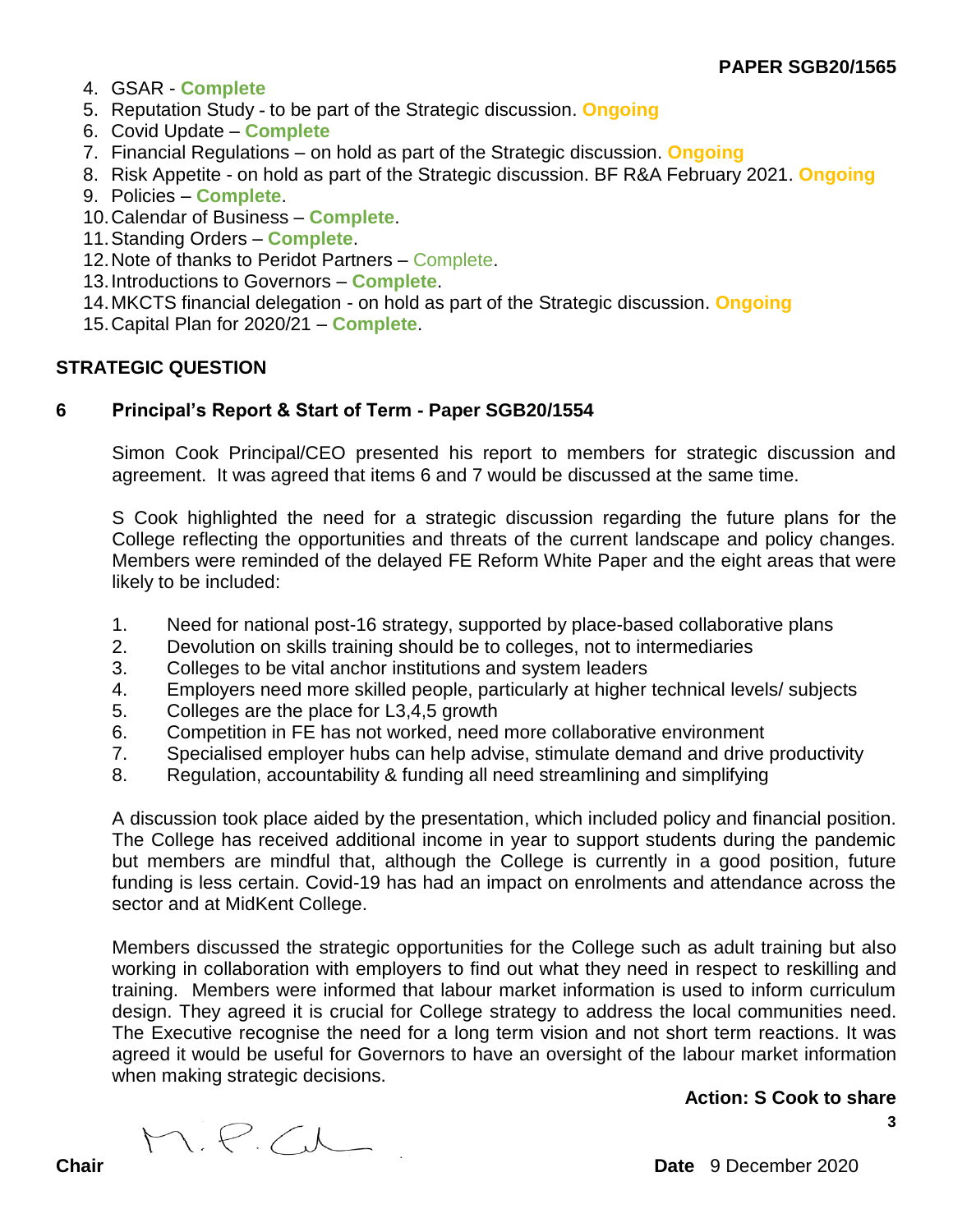The College continues to work closely with the Local Authorities of Medway and Maidstone and James Williams and Angela Woodhouse agreed to share their authorities' local strategy when available.

#### **Action: J Williams/A Woodhouse**

Members noted and briefly discussed the shift to digital and that the pandemic had accelerated this. The College must recognise the needs of employers in this regard and move forward with a digital strategy.

It was noted that collaborative working with other educational establishments continues to be a challenge but existing partnerships are progressing well.

Members noted opportunities in higher technical areas and adult skills which can be the equivalent to degree level although not taught in a traditional way. It was noted that the different levels can confuse stakeholders. Members stated that an overview of the current relationship with different stakeholders would be useful to inform future thinking regarding strategy. This should include all stakeholder arrangements and their individual needs. This would be useful pre-away day reading.

#### **Action: S Cook**

#### **7 Journey to Excellence – Paper SGB20/1554a**

The discussion continued with a presentation by Simon Cook regarding the Journey to Excellence (Appendix 1).

Members considered:

"What is MidKent College known for?" "What do the local community think the College does?"

Members noted the three current Pillars in the Strategy: Education; Community and Economy. The ambition was to be outstanding or excellent in respect of all three. S Cook explained to members that different stakeholders had different views about what excellent means and how the College has to try and meet these different versions of excellent. Members were mindful not to spread resource too thinly and be more strategic in approach, finding common threads within the current stakeholder's views. They recognised the need for further debate at the Strategic Away Day but also the need to be able to react to the changing landscape in a timely manner so as not to miss opportunities.

Members were conscious of ensuring College staff are on the same journey to excellence. They were also mindful of the language used as outstanding can mean something different to staff due to its use in the Ofsted inspection framework. Governors were mindful not to put additional pressure on staff at, what is already a uniquely demanding time.

Members looked forward to further debate at the Strategic Away Day in January 2021 and the confirmation of the relationships with each stakeholder and how the College can improve.

M.P.C.L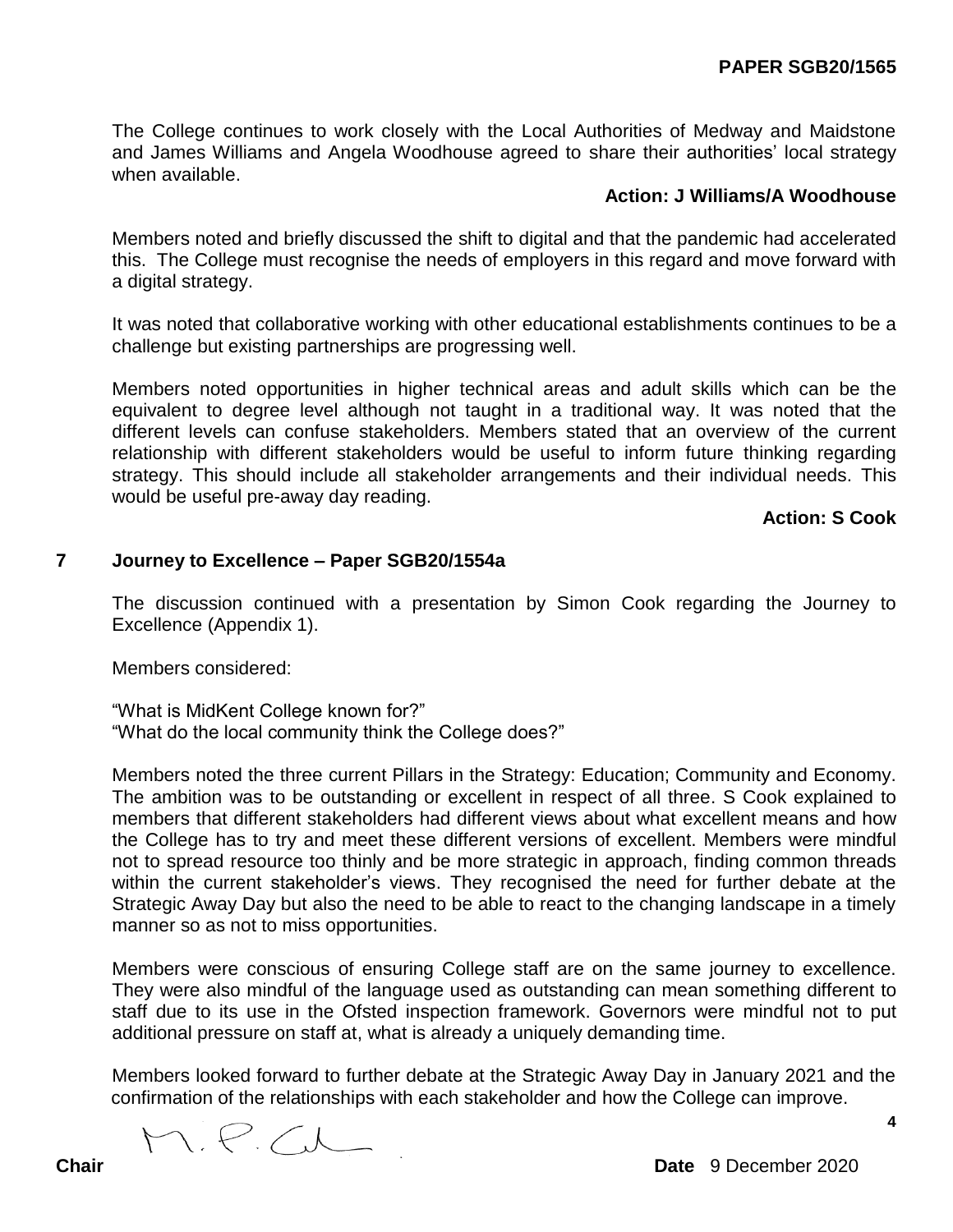Governing Body members thanked Simon and **accepted** the report.

## **Break**

# **8 Quality, Teaching and Learning Committee (QTL) - Paper SGB20/1555**

Michael Blanning introduced the note of the QTL Calls held on 17 September 2020. The following was noted:

English and maths - Members discussed the number of students who still had a result unknown for Functional/Basic Skills. The criteria set by the awarding body for maths did not enable the College to claim for a large number of students. A significant number of these will continue into the new academic year. The College are delivering GCSEs remotely with students able to access one to one support whilst in College. Functional skills is being delivered on site.

Enrolment - Enrolment had been primarily completed on line and is comparable to last year. To date Level 1 courses have seen lower enrolments in contrast to an increase in Level 3. Health & Social Care (H&SC), Business and ICT have seen a decrease in numbers however Travel and Tourism has not been impacted and has met its plan. The College continues to enrol and is working with Medway Council to starting planning provision for NEETS (Not in Employment or Training). Members discussed the risks around students starting higher level courses based on GCSE results. The College are monitoring this and will be continuously reviewing student achievement and progress throughout the year to ensure 'right student right course'.

Members noted the continued need to improve their knowledge of what it is like to be a student at MidKent College. They agreed this can be achieved by visiting the College and lessons (GIV). It was noted that this can be accommodated via attendance to Zoom lessons as well as physical lessons. Governors were encourage to organise this through the Clerk and feedback to the Board.

#### **Action All Governors**

M Blanning informed members that QIP/SAR Panels are where the Executive and Department Heads/Staff review the departments Self-assessment Report (SAR) and Quality Improvement plans (QIP) through robust discussions and constructive challenge. Observing these Panels is an excellent way to further Governor knowledge regarding the specific department and the wider College offer. It was noted that all Link Governors are attending their relevant Panels and all other Governors are invited to attend. The Panels are scheduled in November and details will be shared.

## **Action: Clerk √**

**5**

Members discussed the progress with blended learning and how the College is adapting to the needs of students. They noted that some of the vocational courses have moved to a more physical timetable as attendance at the Zoom lessons had been affected with less engagement from students. Attendance improves with face to face practical lessons.

The next call is scheduled for 22 October when the Committee will look at the first six weeks

M.P.C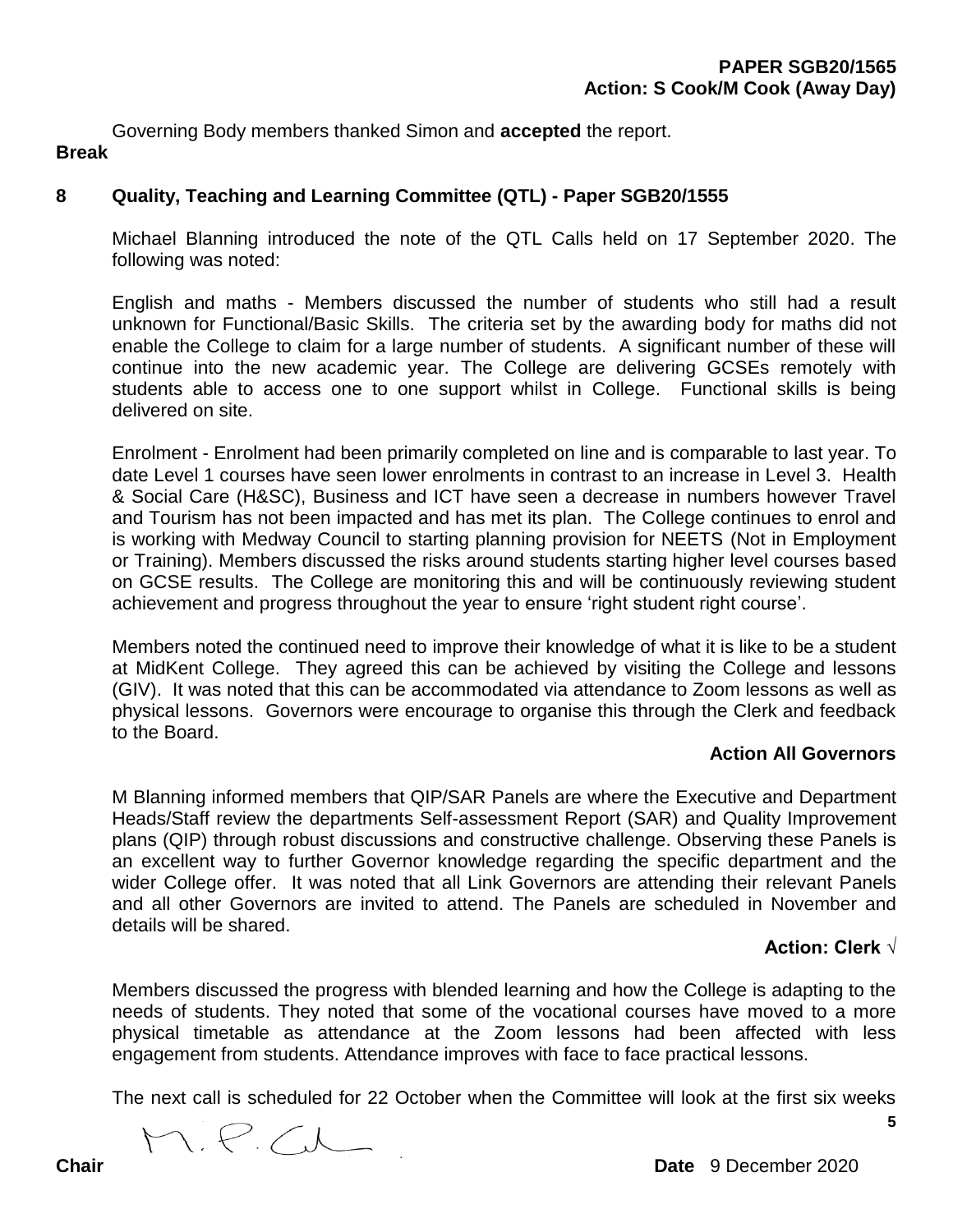data and receive a presentation from the Head of Department of Health & Social Care. All Governors are invited to the call.

**Action: All Governors**

Members **accepted** the notes.

## **SCRUTINY**

## **9 HR Annual Report – Paper SGB20/1556**

Chris Hare introduced the paper which had been scrutinised by the F&GP Committee. The paper informed the Governing Body of the latest workforce information and provided an update of progress against HR levels of performance. He highlighted the following key points and took questions:

- The report highlights that turnover is currently 17.77% down from 25.54% when last reported.
- Voluntary turnover is 14.59%.
- The average days lost to illness etc. has decreased from 7.83 days per person to 6.90.
- If leavers were removed, days lost would improve to 6.11 days per person.
- Exit interview responses have improved by 8% and remain above our target of 70% at 83.16%.
- Employment Policy Updates Temporary, have been reviewed and updated in accordance with decisions taken at Business Continuity Group Meetings.
- The last remaining Employment Tribunal case has now been officially 'struck-out'.

C Hare informed members of updated information since the report was written. The College staff turnover is below regional benchmark. Members were encouraged as this has been high in the past. Members noted the current environment could be affecting this but also that the College has launched a recruitment campaign aimed at the trade areas to encourage retraining to teach. Engagement with the specific helpline for this has been encouraging.

Members requested an update re staff wellbeing and were assured about what is being done to support staff in this challenging time. Flexible working requests are considered with many approved and staff encouraged to take regular leave. The workload of the Mental Health first aiders has increased but is an encouraging sign that the service is valuable.

It was recognised by members that the College is a safe place and the Business Continuity Group are monitoring and responding where necessary. Members asked how the College is ensuring stakeholders are aware of this. They were assured that there had been some media interest in the use of ex-students to support and encourage existing students to follow the Covid rules, but the College is also mindful of managing anxieties and perceptions.

Members thanked the Executive and College staff for the excellent management of the current situation. They asked that this message is fed back to staff.

**Action: S Cook**

**6**

Members thanked C Hare for the update and **accepted** the report.

## **10 Minutes of the Finance & General Purposes Committee Meetings held on 28 September 2020 and confidential minutes - Paper SGB20/1557.**

M.P.C

**Chair Date** 9 December 2020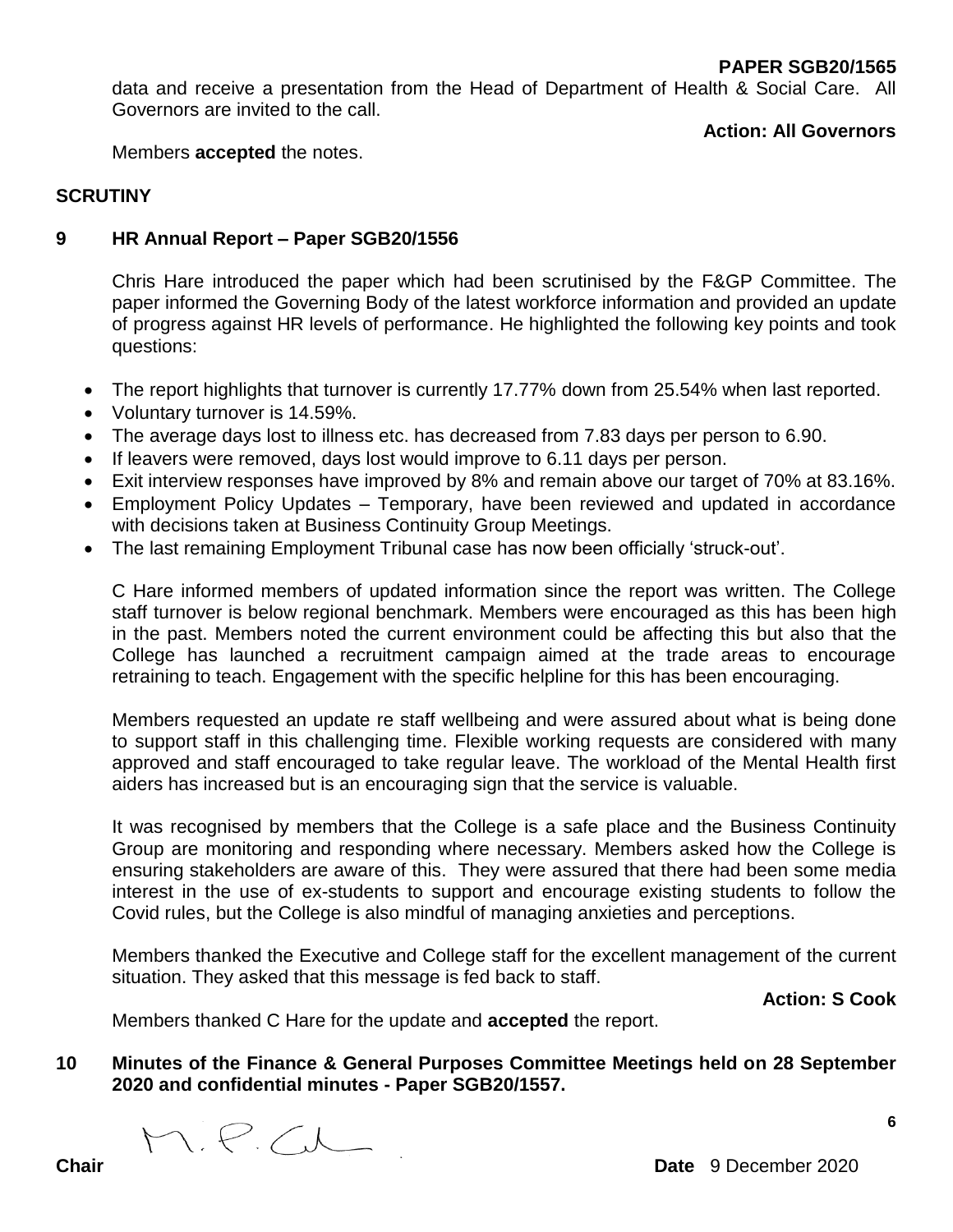Chris Reeves introduced the minutes of the Finance & General Purposes Committee.

*This item was minuted as confidential.*

Governing Body members **accepted** the minutes

## **11 Minutes of the Risk & Audit Committee Meeting held on 29 September 2020 - Paper SGB20/1558**

Chris Reynolds introduced the minutes and highlighted the following points from the minutes:

- The College Risk Management report was presented and discussed. The key changes to the previous risks in terms of narrative and scores were agreed. The College has currently three high level risks which were discussed and agreed.
- It was agreed to hold a separate meeting in order for the Committee to give the Executive a steer as to future development of the register and reporting.
- The Committee agreed to review the College and Group risk appetite after the January Strategic Away Day and February Committee meeting.
- Scrutton Bland presented the internal audit reports on Subcontracting, which was evaluated as Significant Assurance.
- The Annual Internal Audit report was also presented and agreed, this detailed the various levels of assurance awarded to each of the areas covered in the year.
- The 2020/21 Internal Audit programme was agreed.
- It was noted that there were minor changes to the Audit Code of Practice (ACOP) and these were explained and accepted.
- Members considered the tendering process for internal and external auditors and agreed timescale.
- The Information Security Report was presented and accepted. The level and number of data breaches and near misses were presented and discussed. As a result is was agreed that GDPR would be the topic for a Deep Dive for the next committee meeting.

Governing Body members **accepted** the minutes.

# **12 Safeguarding Update – paper SGB20/1560**

Pim Baxter introduced the report and highlighted that:

- 400 Looked-After Children (LACs) 300 at Medway and 100 at Maidstone. This is an increase of 100 compared to last year. Members noted the significant increase and associated risks.
- From the end of September 2020, the multi-agency Safeguarding Hub for Medway and Kent will be onsite supporting the College at Medway. The success of this partnership was challenged and will be monitored.
- There is currently no LADO referrals.
- GDPR protocols have been followed regarding information requests by external agencies.

M.P.C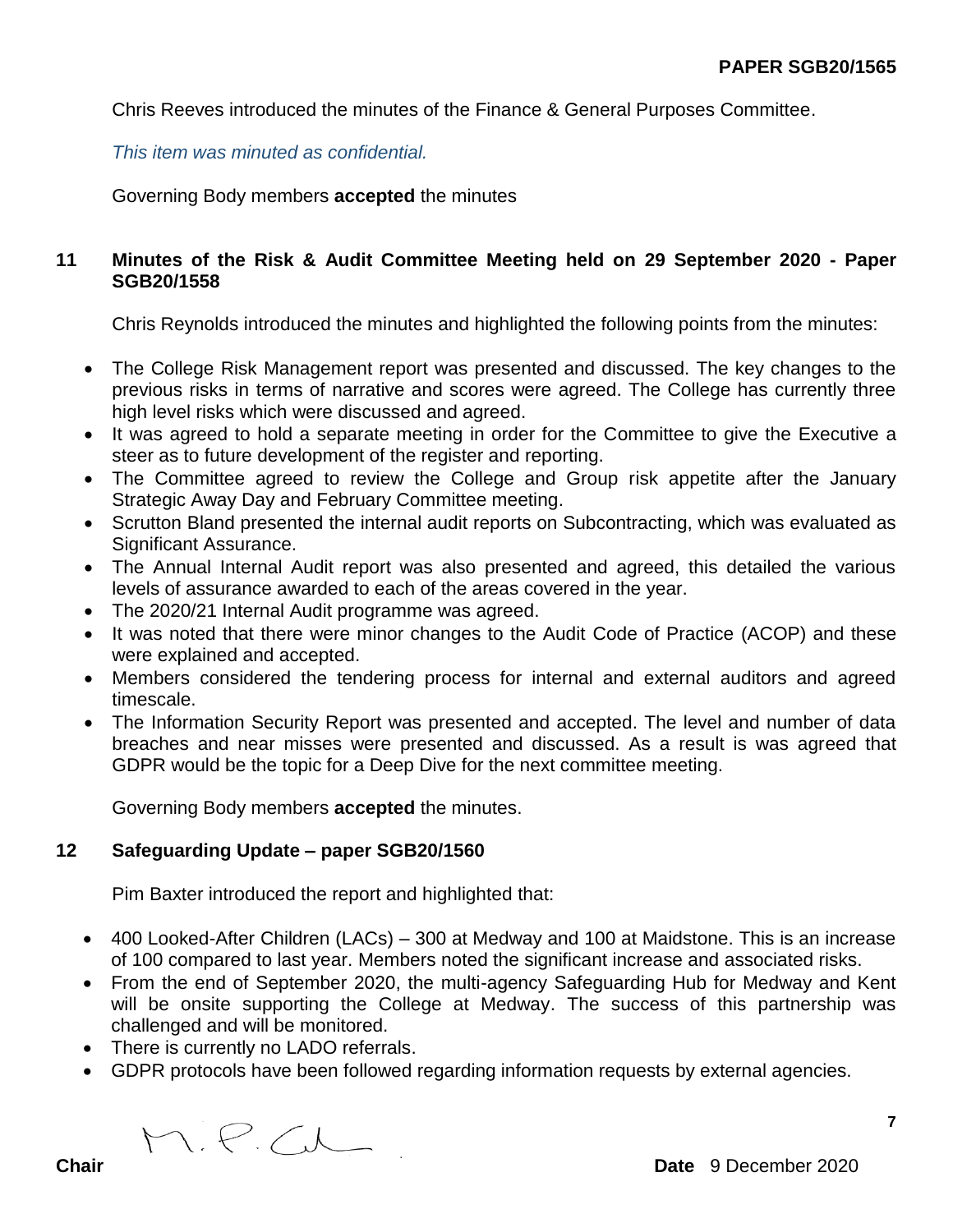P Baxter informed members that Marie Woolston has agreed to take on the role of Safeguarding Governor after P Baxter has left the Board and a handover is being undertaken.

Members **noted** the update.

#### **13 Policy for Approval – ICT Policy 2020/21 – paper SGB20/1560**

Chris Reeves informed members that the FGP Committee had received a presentation from Paul Hogben and scrutinised the changes to the Policy. He recommended the Policy for approval by the Governing Body. Chris Hare added that the Policy had been amended to include the whole Group.

Members **approved** the Policy for publication:

**Action: C Hare**

#### **GOVERNANCE**

## **14 Update from Chair of MidKent College Training Services Ltd (MKCTS**) **- Paper SGB20/1561**

Nick Baveystock introduced the update from the Chair of MKCTS Ltd. regarding the performance of MKCTS since the last meeting.

*This item was minuted as confidential due to the commercial sensitivity.*

Members noted the update and thanked MKCTS for the opportunity to tour the RSME. Governors had found it very useful.

The Chair updated members on the progress with the strategic relationship between the College and the Subsidiary Company. A paper will be brought to the December Governing Body meeting for scrutiny and discussion.

#### **Action: M Cook/N Baveystock**

Governing Body members **accepted** the report.

## **15 Minutes of the Search & Governance Committee meeting held on 29 September 2020 - Paper SGB20/1562.**

Pim Baxter introduced the minutes of the Search and Governance Committee (S&G) meeting held on 29 September 2020. The Committee considered:-

- Update on recruitment The new Governing Body Chair will consider any skills gaps on the Board before any further recruitment is pursued.
- Attendance in 2019/20 for Committee and Governing Body meeting No concerns were raised as good attendance was noted.

M.P.C

**8**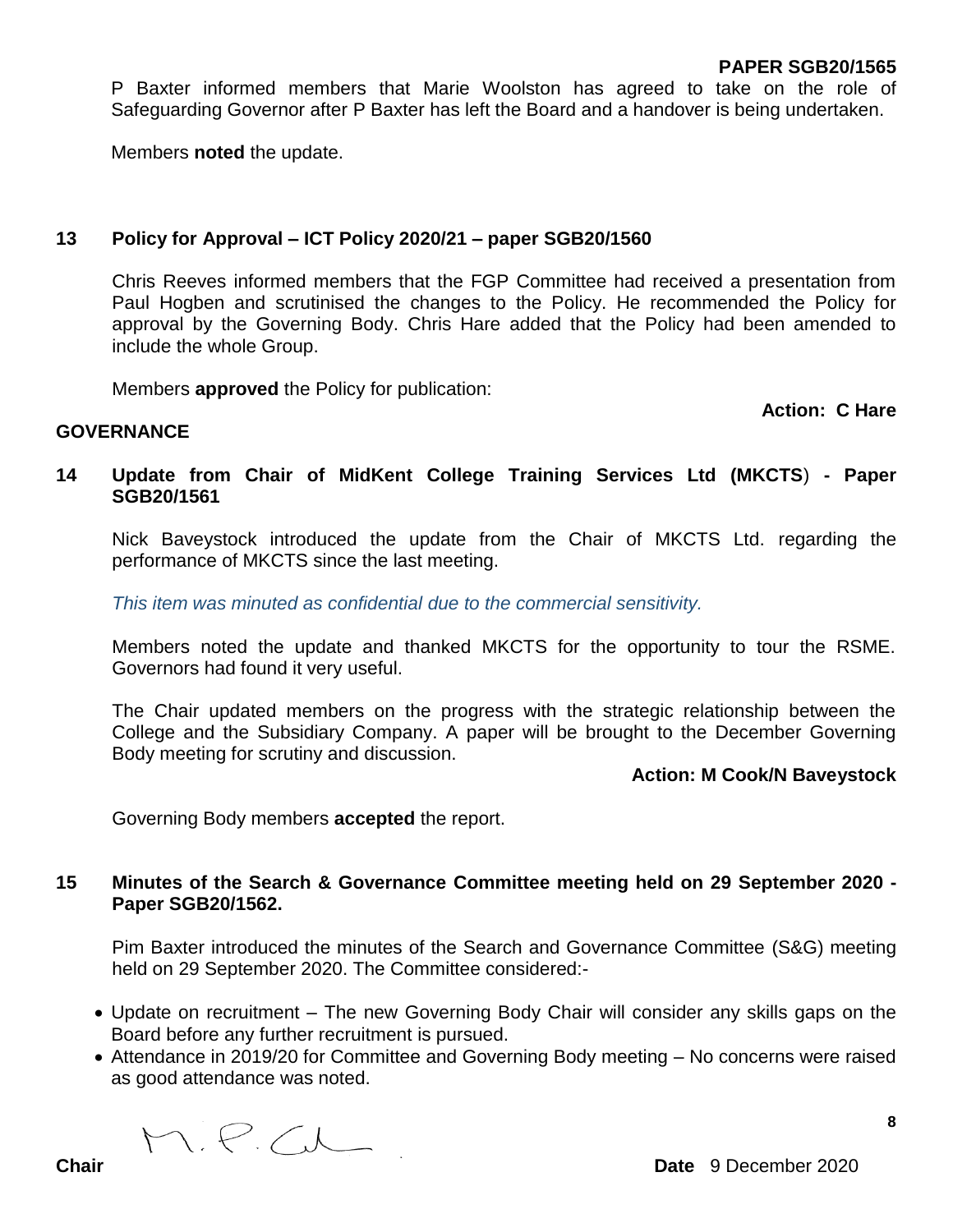• Link Governors – Members were given an opportunity to volunteer to be Link Governors in areas of provision that are not currently covered. Clerk to circulate opportunities.

**Action: Clerk √**

- The Chair informed members that Andy Start had agreed to stay on the Board as a Governor until July 2021.
- The Chair informed members that Chris Reeves was prepared to continue on the Board for a two year term after his term of office comes to an end in March 2021. The usual process for approval will be followed.
- The following succession planning and membership was agreed:
	- o Marie Woolston Safeguarding Governor
	- $\circ$  Claire Richardson Link Governor for Apprenticeships
	- o Ade Orhiere will join F&GP Committee
	- o Alison Currie will join F&GP Committee with a view to becoming Chair in 2021
- Terms of reference the annual review was conducted and minor changes presented for **approval**.

# **Recommendations for approval by the Governing Body:**

Terms of Reference for **approval**

Members **accepted** the minutes and **approved** the Terms of Reference and recommendations above.

## **16 GB Improvement Plan for 2020/21 (Draft)**

Andy Start reminded members that the GIP had been formatted following the Board Selfassessment in July 2020.

Members **agreed** the GIP to be taken forward. A Start and Clerk to finalise for periodic review by the S&G Committee.

# **Action: A Start/Clerk/S&G Committee √**

# **17 Any Other Business**

The events Calendar was presented to remind members of upcoming events (Paper SGB20/1564).

Martin Cook encouraged the Executive to seek the expertise of the Board members but asked that the relevant Committee Chair, Clerk or Board Chair are informed of any decisions to ensure an open and transparent dialogue.

## **18 Date of Next Meeting**

The next meeting would be held on **Wednesday 9 December 2020 at 17.00hrs via Zoom.** 

## **19 Review of the meeting**

M.P.C